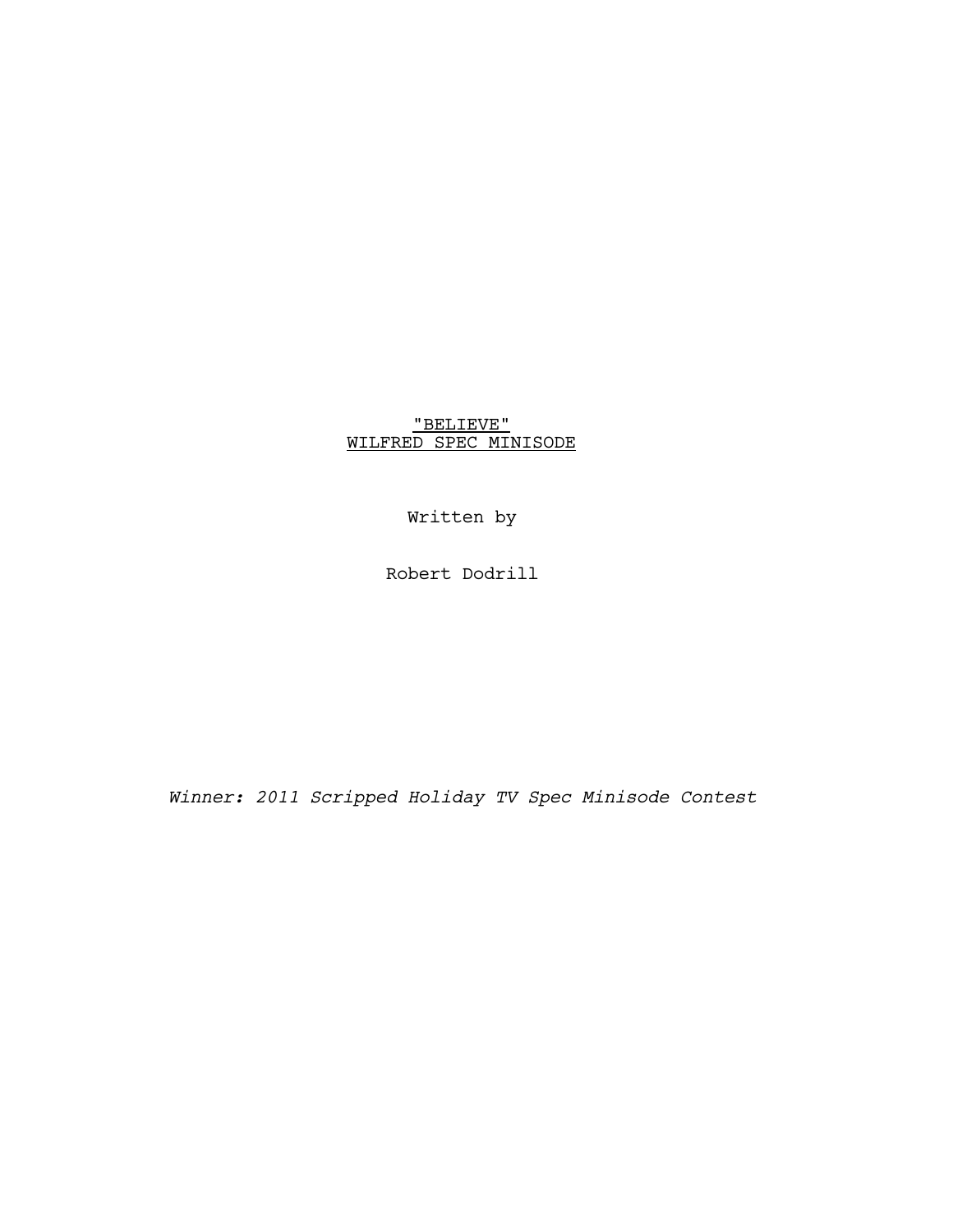Episode Title: "Believe" Open Quote: "Man can believe the impossible, but man can never believe the improbable."

-Oscar Wilde-

CUT TO:

INT. RYAN'S HOUSE - BATHROOM, DAY

Ryan approaches the sink and begins to wash his hands. The sound of glass shattering in the other room catches his attention.

INT. RYAN'S HOUSE - Living Room

As Ryan enters the living room he sees WILFRED standing in front of his tiny Christmas tree. Wilfred is wearing a bright white and red snowman sweater, and fuzzy reindeer antlers on his head.

Wilfred then drops a second ornament, which shatters on the floor next to the other.

RYAN

Wilfred!

WILFRED What the hell is this Ryan? Don't tell me you celebrate this awful holiday also.

Wilfred grabs another ornament off the tree. Ryan rushes over and takes it from him.

> RYAN I happen to like Christmas, thank you very much. I'm kind of surprised you don't. You look festive enough.

Wilfred grabs the antlers off his head and throws them to the ground.

> WILFRED Jenna thought I'd look cute in this sweater. Her little Christmas reindeer, she calls me.

Ryan hangs the bulb back on the tree as Wilfred picks up one of the packages and smells it.

> RYAN So take it off.

WILFRED I can't there's some sort of super latch underneath, I can't reach it.

Wilfred turns his back to Ryan.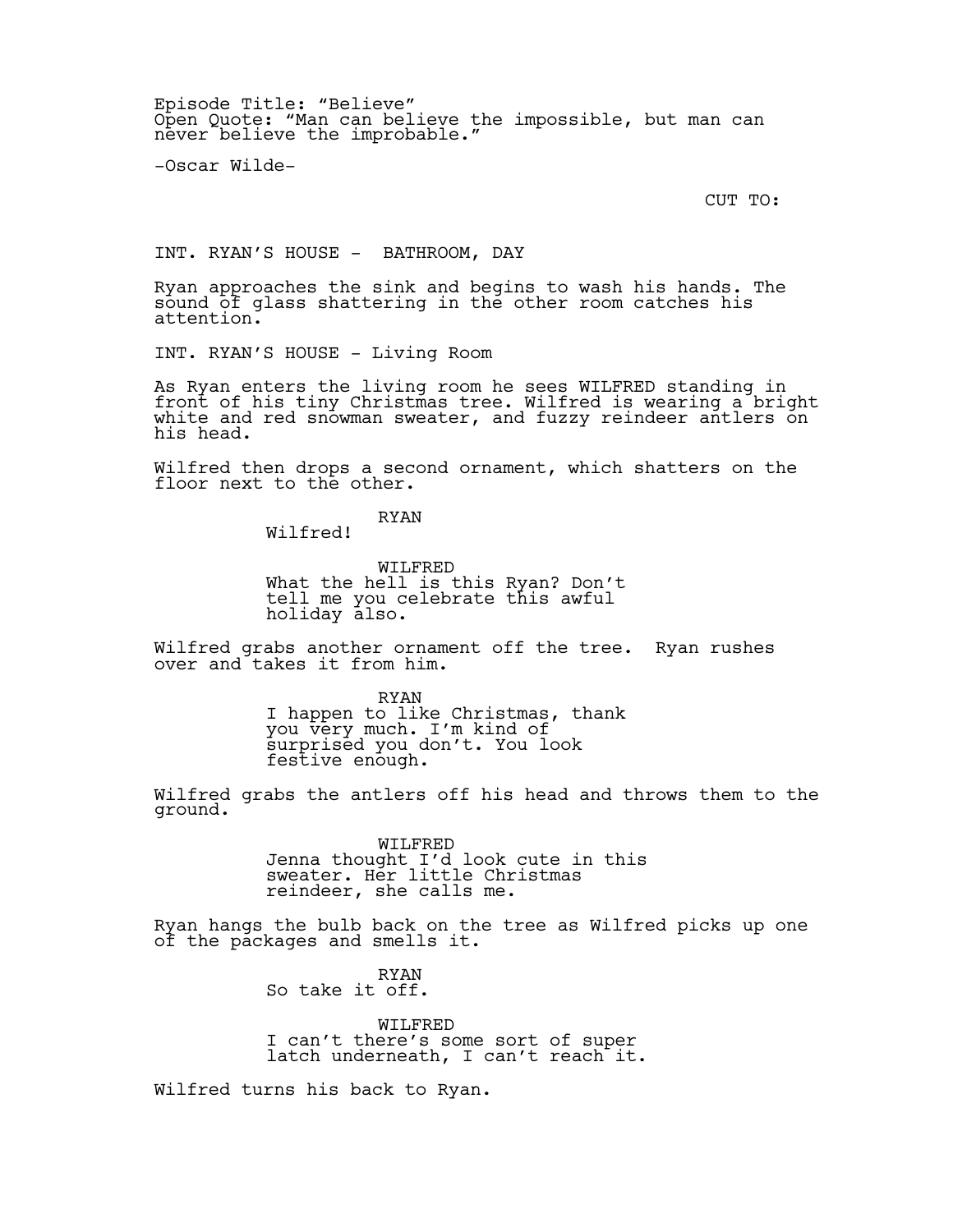WILFRED (CONT'D) Here you help.

Ryan starts to help but then stops. He takes a step back

RYAN No. You know, I think it'll be good for you to have a little Christmas cheer.

Wilfred quickly turns to Ryan.

WILFRED C'mon Ryan! You don't understand how much I hate this holiday!

Ryan takes the present from Wilfred and places it back under the tree.

> RYAN Oh why, just because you have to wear a sweater?

WILFRED Jenna dresses me up in stupid things all the time. No, I hate Christmas because... it's when HE comes around.

RYAN He? He who?

WILFRED

The Red Demon, as I like to call him. A vicious beast of a man who torments me every year with his odd smell and ninja like presence.

Ryan thinks for a beat.

RYAN Are you talking about Santa Claus?

WILFRED I suppose that's what some people call him. Santa Claws. With claws that rip my heart out every year.

RYAN Aww, what's wrong? Wilfred didn't get the present he wanted last year?

WILFRED I don't care about presents, that's a human thing. My hatred for the fat man goes much deeper than that.

RYAN You do realize that Santa Claus isn't real.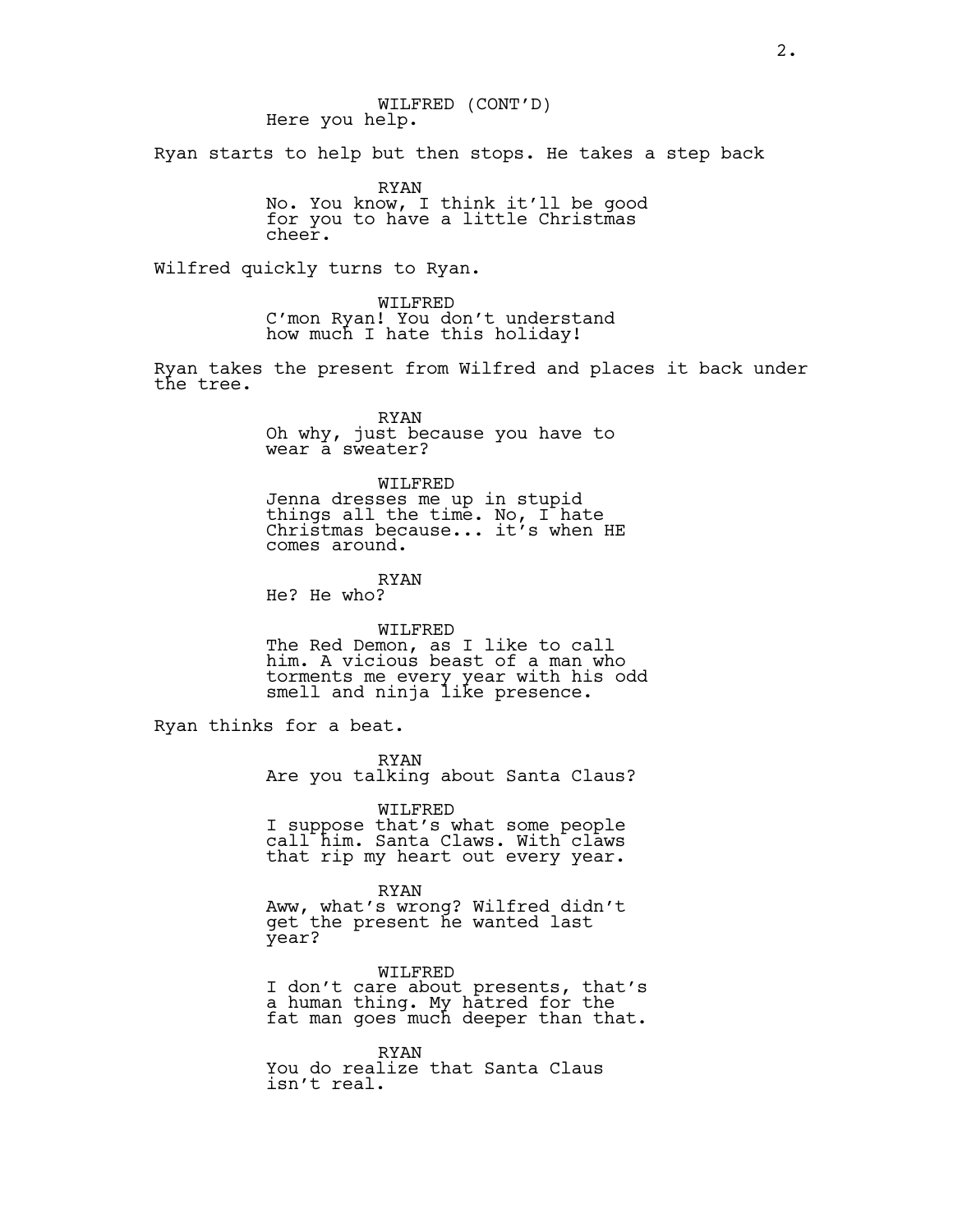WILFRED Oh he's real alright. As real as you, as real as me... as real as Bear.

RYAN Santa Claus is something parents made up to trick kids in to being good all year.

WILFRED Is that what your parents told you?

RYAN Well, yeah. I mean my dad told me pretty early on there was no Santa. He wasn't much into Christmas though.

WILFRED Maybe he was protecting you.

RYAN Maybe you're just paranoid. Either way why would you hate Santa?

WILFRED Ryan this may be hard for you to believe but not everyone has loved me as much as Jenna does.

RYAN It's not hard to believe at all.

#### WILFRED

Ha. Ha. Very funny. In my life I've been abandoned more than once. I learned to live with it for the most part because I'm happy now. But I've never gotten over that first time.

Wilfred looks to the ceiling.

WILFRED (CONT'D) I was a just a little pup...

EXT. SANTA'S SLEY - NIGHT - FLASHBACK

Puppy Wilfred sits in Santa's sley as it flies through the air; the wind blowing his ears back.

### WILFRED

WEEEEE!!

A black glove reaches down and scratches his head. Wilfred's eyes close and he smiles.

> SANTA CLAUS (O.C.) Ready to go Wilfred?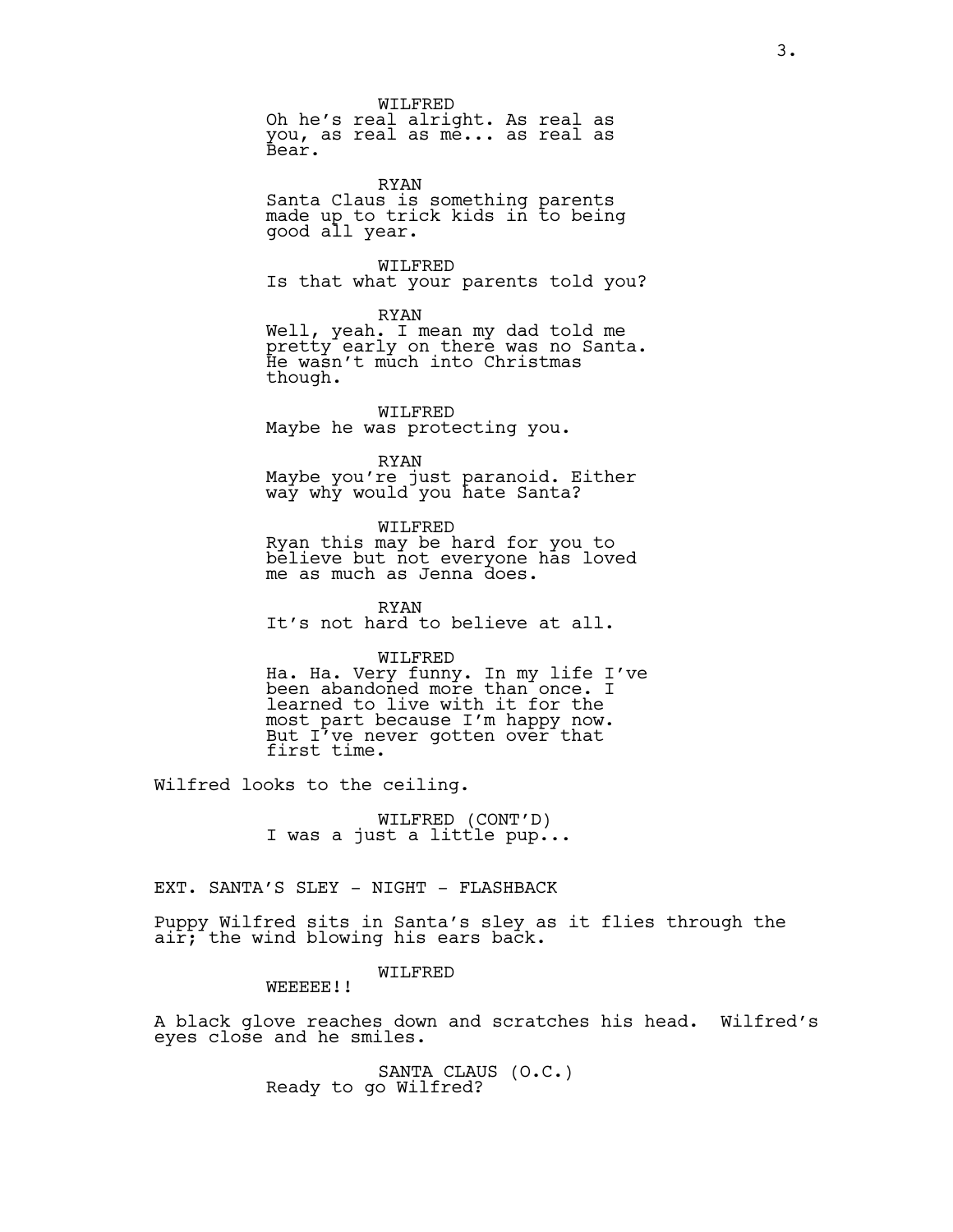### INT. RYAN'S HOUSE, LIVING ROOM

WILFRED I didn't know what he meant at the time. I thought we were just going for a walk, or he was gonna let me take a dump. Suddenly we touched down on a rooftop and before I knew it we were down the chimney.

INT. HOUSE - NIGHT - FLASHBACK

Santa sits Puppy Wilfred down next to the Christmas tree and unloads more presents.

Wilfred drags a present under the tree and places it nice and square with the others.

> WILFRED (V.O.) I thought I was his helper, but as I drug the last present under the tree Í heard him say...

SANTA CLAUS (O.C.) See ya Wilfred. Merry Christmas.

Wilfred quickly turns around. But all that remains is sparkling dust falling down the chimney.

> WILFRED (V.O.) I turned around as quick as I could, but I was too late.

Puppy Wilfred sits alone in the dark, whimpering amidst all the presents.

INT. RYAN'S HOUSE - LIVING ROOM - DAY

WILFRED He was gone. I was left all alone. The next morning some snot nosed little girl started tugging at my ears. Merry Christmas indeed.

Wilfred lowers his head.

WILFRED (CONT'D) I've never told anyone that before.

RYAN It sounds like you were a gift for the little girl.

WILFRED I prefer the term slave trade.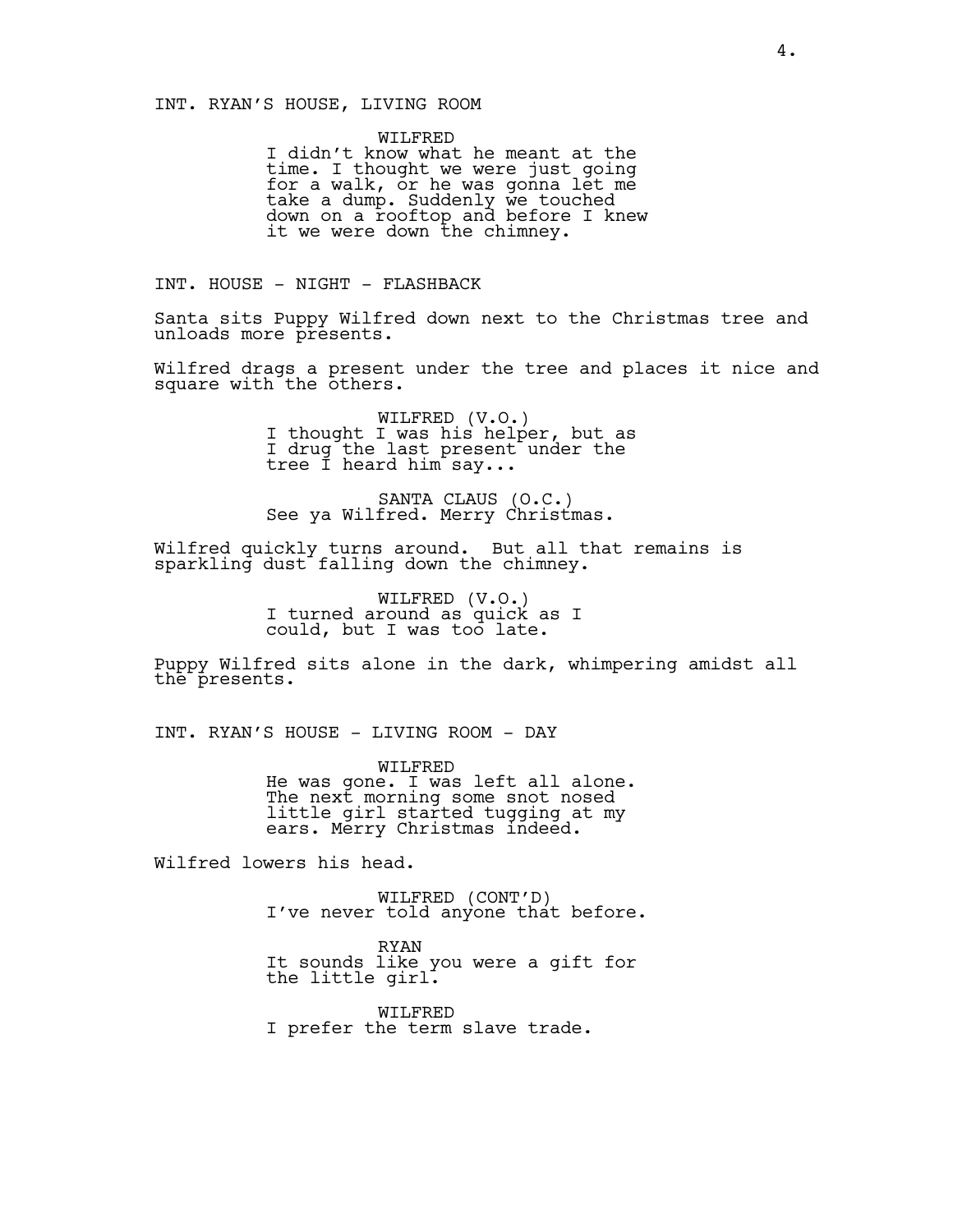RYAN

I think you're being over dramatic. Most likely it was the girls father that put you under the tree and you imagined the rest. There is no Santa. No man can travel around the world in one night.

WILFRED

Yea and in your world it used to be impossible to talk to a dog too.

Ryan thinks for a moment, stumped.

RYAN

Whatever, if Santa was real someone would have gotten a picture of him by now.

WILFRED

What are you talking about? You can see him everywhere. Hell, he's been standing at the street corner that Jenna always drives by.

RYAN

That's not Santa, it's just some guy that works for the Salvation Army. Here, I'll prove it to you, we'll drive over there and I'll show you.

WILFRED Fine, but I'm not responsible for what happens.

RYAN Yeah, yeah. Just wait here while I get my keys.

Ryan leaves the room and Wilfred turns his attention back to the presents. He picks a different one up from before and his eyes widen. He rips open the package. Inside is a summer sausage and cheese. He tears open the box and pulls out the cheese, and eats it.

EXT. STREET CORNER - DAY, LATER

A man dressed as a STREET SANTA rings a donation bell on the sidewalk. His suit is rather baggy and the fake beard hangs off his face. Ryan and Wilfred stand several feet away.

WILFRED

That's him.

RYAN You think that's the real Santa Claus?

WILFRED I'd know him anywhere.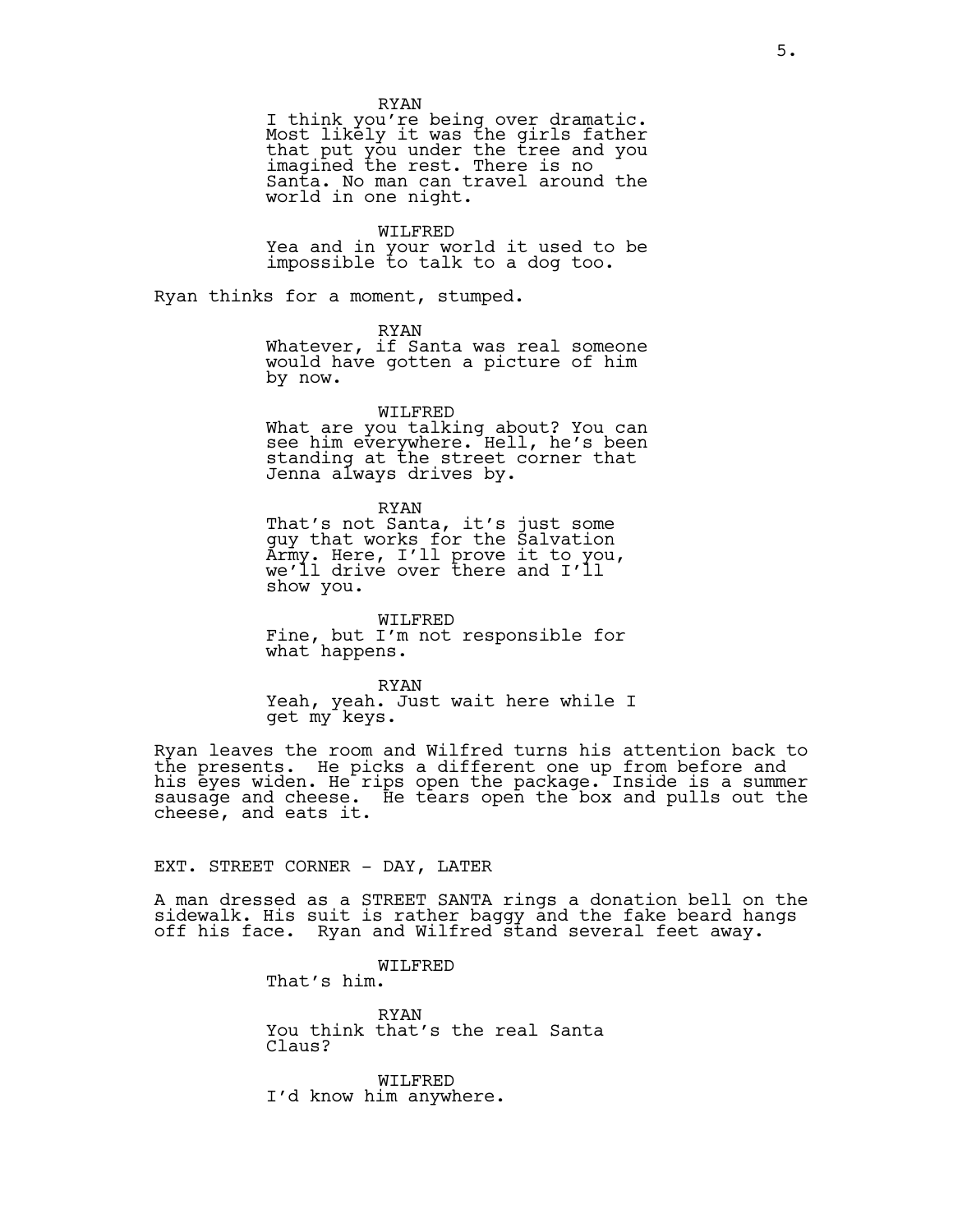RYAN He's not even a convincing Santa.

WILFRED I'm telling you, that's him.

Ryan and Wilfred approach the Street Santa. Ryan puts a dollar into the hanging bucket.

> STREET SANTA God bless. Merry Christmas.

RYAN Merry Christmas.

Wilfred walks up and stands inches away from the Street Santa.

> WILFRED I smell fear in you old man.

RYAN Wilfred get back!

The Street Santa laughs.

WILFRED I will have my vengeance.

STREET SANTA What a friendly little pooch you have here.

WILFRED I'll show you little pooch!

Wilfred smacks the bottom of the donation bucket knocking it over and spilling the money out over the sidewalk.

> RYAN Wilfred, no!

The Street Santa gets pissed and rips his beard down.

STREET SANTA

Damn dog!

He tries to kick Wilfred but Wilfred steps out of the way. The man slips and falls backwards right on his ass.

Wilfred looks at the Street Santa, now without beard, in a slight shock.

> WILFRED That's not Santa...

Ryan grabs Wilfred and starts pulling him back to leave.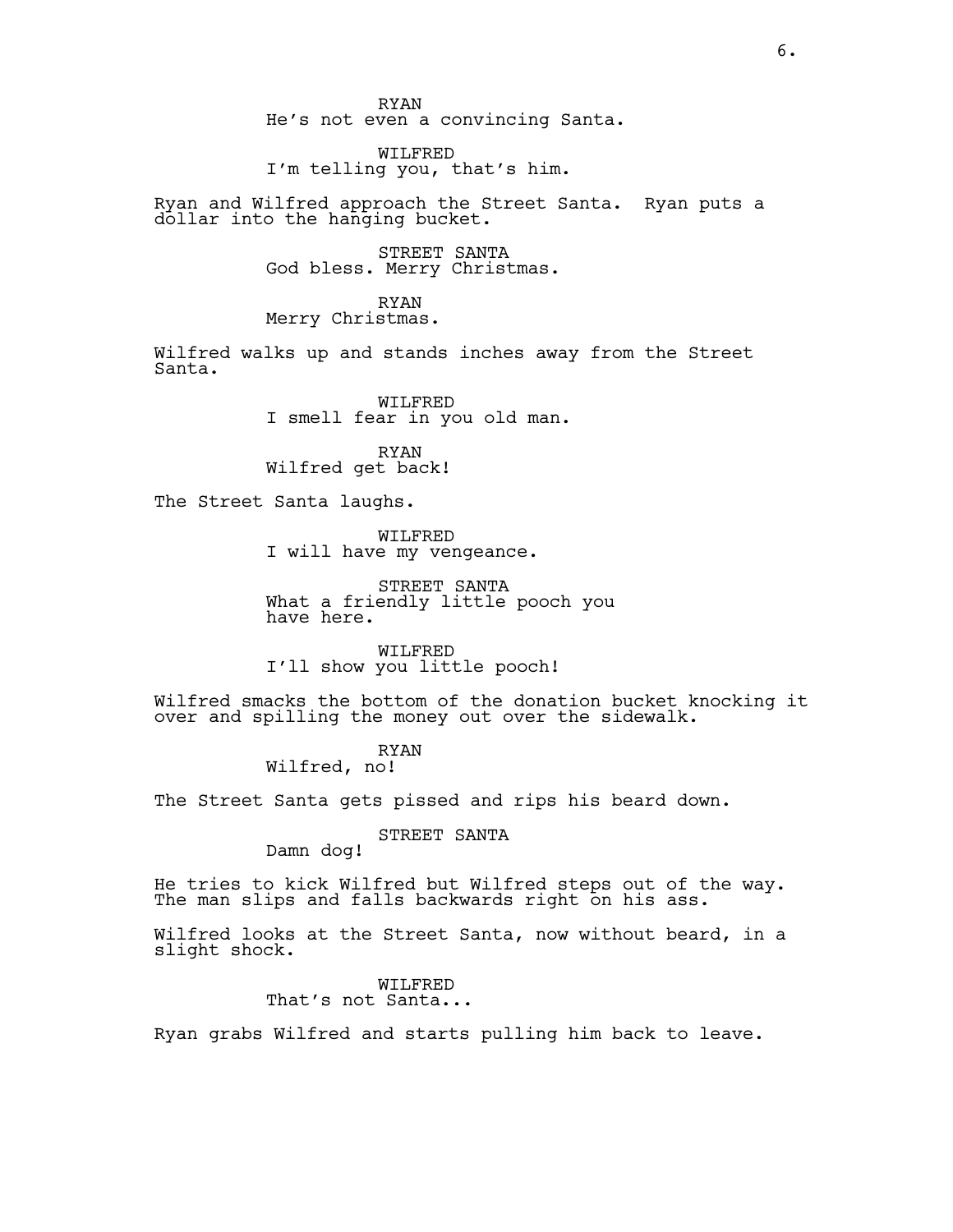RYAN (To Street Santa) I'm so sorry sir.

STREET SANTA Put your dog on a leash pal!

Ryan drags Wilfred off as he kicks and screams.

WILFRED That's not Santa! That's not Santa!

INT. RYAN'S CAR - MOMENTS LATER

RYAN What the hell was that all about?

WILFRED I thought it was him.

RYAN I told you there is no Santa. It's just people in costumes.

WILFRED Maybe you're right. Maybe all these years I've just been using this imaginary person as an outlet for the frustrations that I've had from being abandoned. A type of emotional outlet I guess. Do you know what I mean, Ryan?

RYAN I can't say that I do.

Ryan and Wilfred sit silently in the car for a beat.

INT. RYAN'S HOUSE - BEDROOM - NIGHT

Ryan is awaken by the sounds of crunching glass in the living room. He sighs.

> RYAN Wilfred.

INT. RYAN'S HOUSE - LIVING ROOM

Ryan walks into the living room.

#### RYAN Wilfred, what are you doing?

Ryan stops dead in his tracks. His eyes widen. Standing in his living room is Santa Claus. Santa turns to Ryan.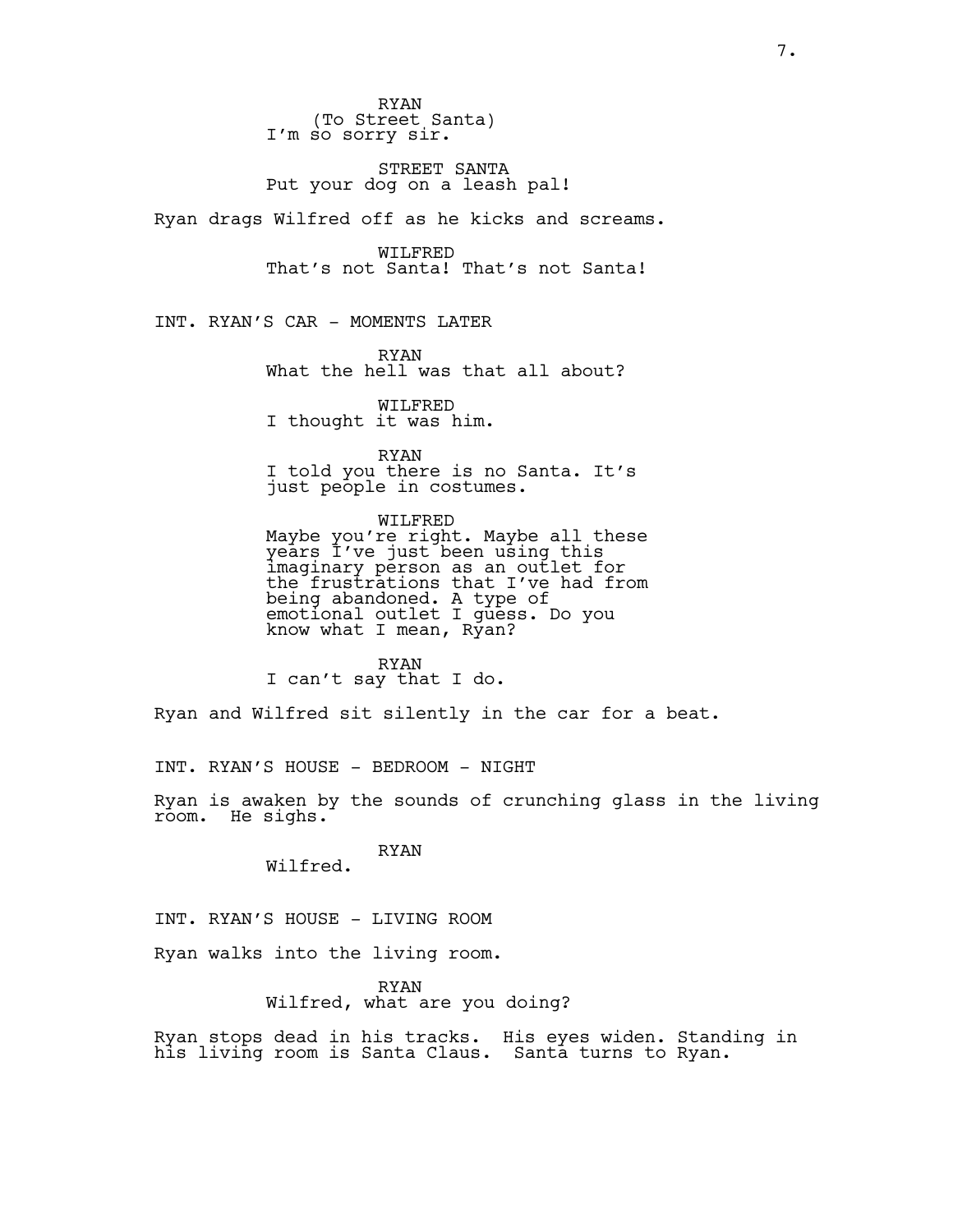SANTA CLAUS Hello Ryan. I didn't mean to wake you. You've got a broken ornament here on the ground.

Ryan in shock can barely speak as he moves in close.

#### RYAN

Oh... sorry... I'll clean that up.

## SANTA CLAUS

No need.

Santa tugs his ear and suddenly the glass fragments turn into pixie dust and float away. Ryan thinks for a moment, then smiles and turns back to Santa.

> RYAN OK, either I'm dreaming or...

Ryan leans in to get a closer look at Santa.

RYAN (CONT'D) Wilfred. I knew that was you? You won't give up on this Santa thing will you?

Santa suddenly seems a little nervous.

SANTA CLAUS What do you mean? You think I'm Wilfred? I'm not Wilfred.

Ryan continues to look Santa over.

RYAN I must admit it's a pretty convincing costume. The ears are very life like.

SANTA CLAUS Ryan I know you never believed in me but I never held it against you. I know it had a lot to do with your father. But Wilfred, he always believed in me, I just didn't know in what context until now. I feel bad because I never intended for him to feel abandoned. Which is why I'm here today. I want you to give him something for me. Promise me that you will.

Ryan scoffs, and seems a bit confused. Santa hands him a present. Ryan grabs hold but before Santa lets go:

SANTA CLAUS (CONT'D)

Promise.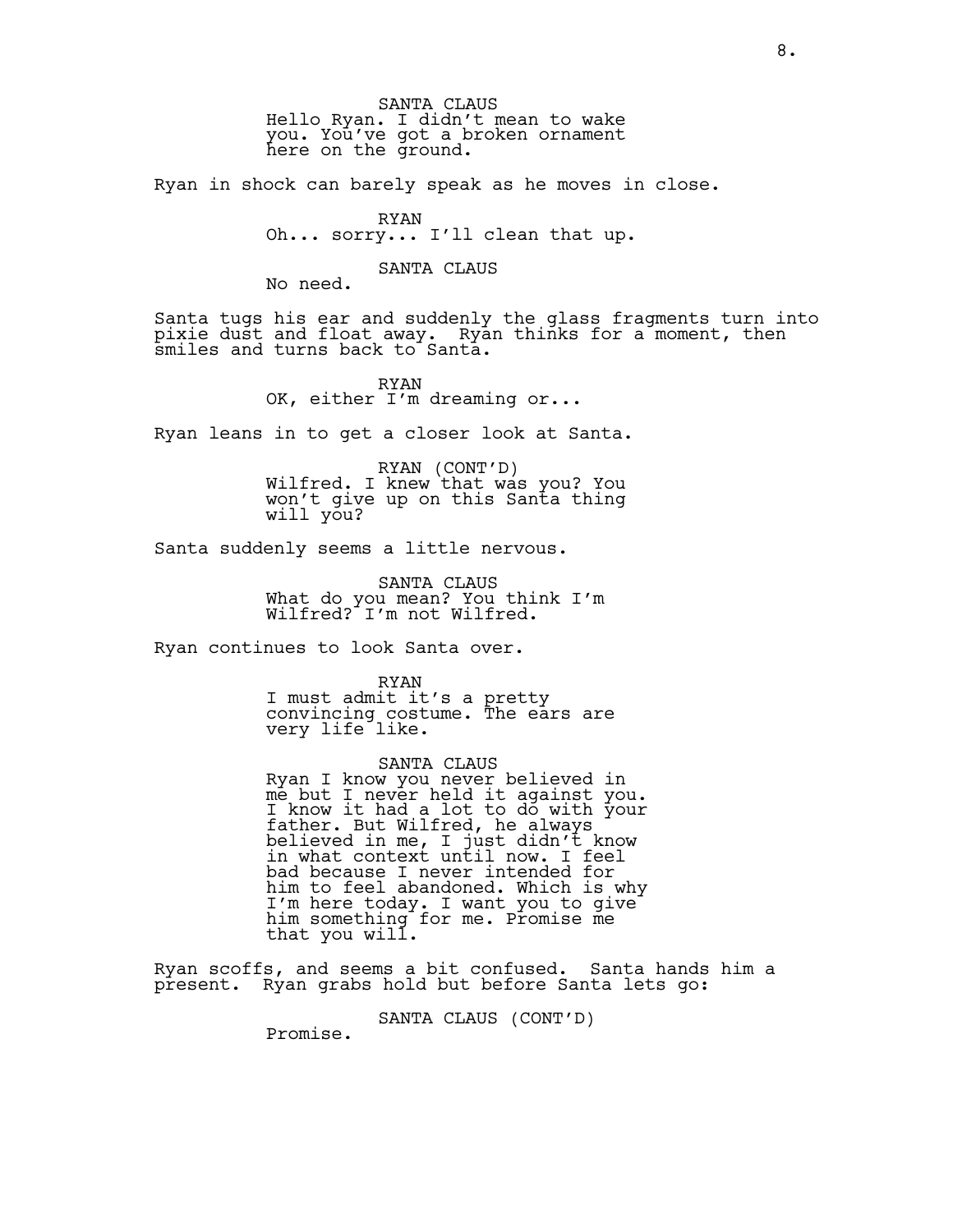RYAN OK, I promise Wilfr... I mean Santa.

The sudden knock at the kitchen door catches Ryan's attention. He glances over and sees Wilfred. Wilfred opens the door and walks over.

> RYAN (CONT'D) Wilfred?

WILFRED Ryan, I saw your light and figured you were up. Who were you talking  $\overline{t}$ o?

RYAN (Confused) I was talking to...

Ryan turns back and Santa is gone. He looks back to Wilfred then to the present. Wilfred sniffs the air.

WILFRED

That smell...

He looks to the present Ryan is holding.

WILFRED (CONT'D) What is that?

RYAN I guess it's for you.

Wilfred takes the package, he slowly opens it. Inside is a rawhide and a note. Wilfred pulls the note out.

> RYAN (CONT'D) What's it say?

WILFRED It says... I'm sorry. SC.

Wilfred smiles.

INT. RYAN'S HOUSE - BASEMENT - DAY, NEXT

Ryan and Wilfred smoke in the basement.

WILFRED So you believe me now don't you?

RYAN I don't know what I believe. But regardless you should like Christmas more now right?

WILFRED I suppose it's not too bad. So where are my presents?